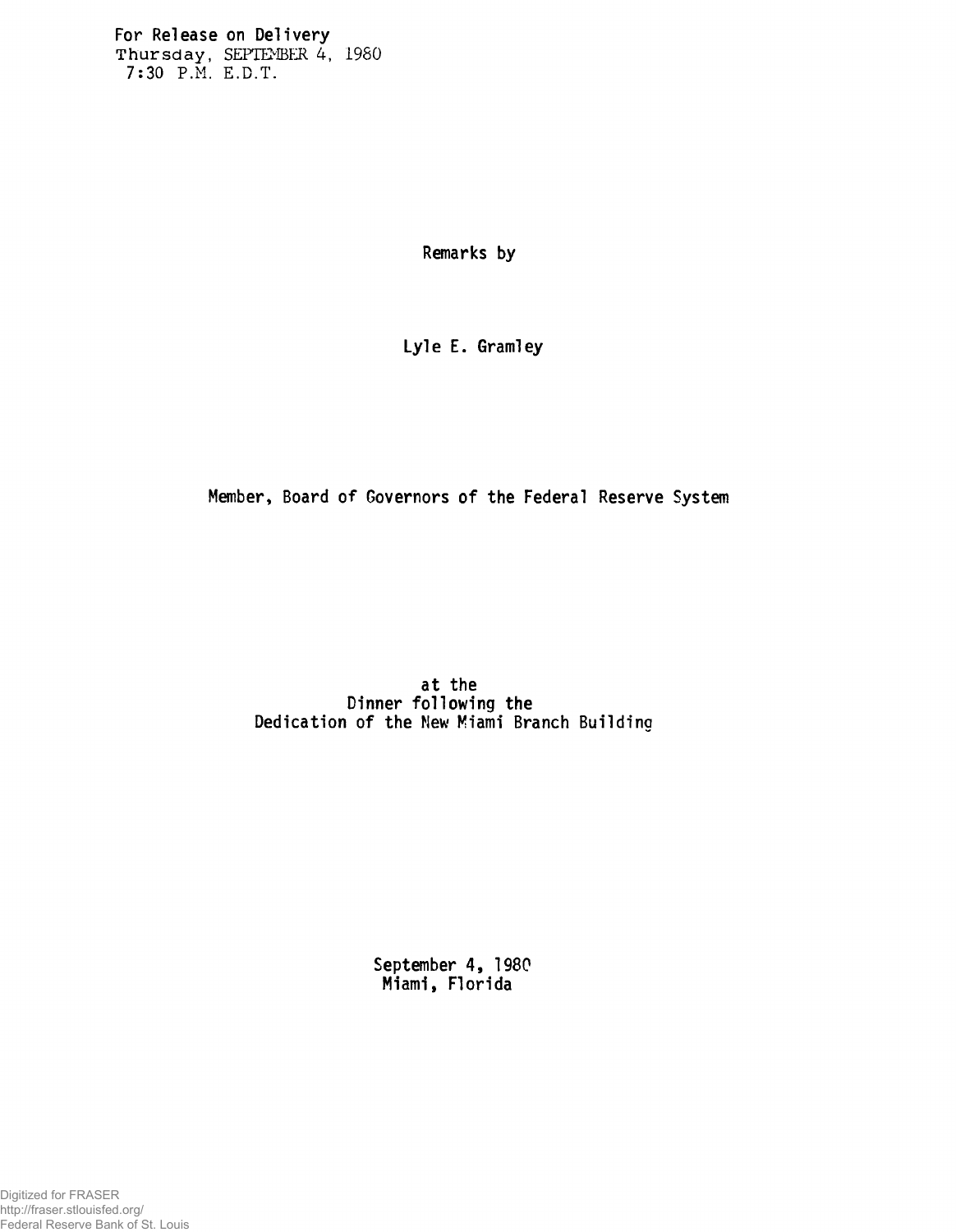**I am very pleased and honored to be with you tonight on the occasion of the dedication of the new Miami Branch building.**

**As I am sure all of you know, the Miami office began its operations in 1971 as a regional check processing facility--a part of the Federal Reserve System's nationwide program to improve overnight collection of checks. Between 1971 and 1975, economic growth in Miami created the need for a full-service Federal Reserve Branch, and in 1975 the facility was given branch status and began to offer the entire spectrum of Federal Reserve services.**

**Today's dedication marks another milestone in the history of Miami. The new building is certainly a fine addition to our facilities. Its 245,000 square feet provide very effective space utilization not only for current operations, but also for future expansion at minimal** cost, should that be necessary. We can be confident that the new building **will facilitate continued efficient operations in Miami.**

**The addition of the new building comes at a unique time in Federal Reserve history. For many years, the Federal Reserve System has been providing nearly all of the services needed to operate the payments mechanism. Since these services have been provided without charge, the U.S. taxpayer ultimately has paid the bill for financing the operations of the payments mechanism.**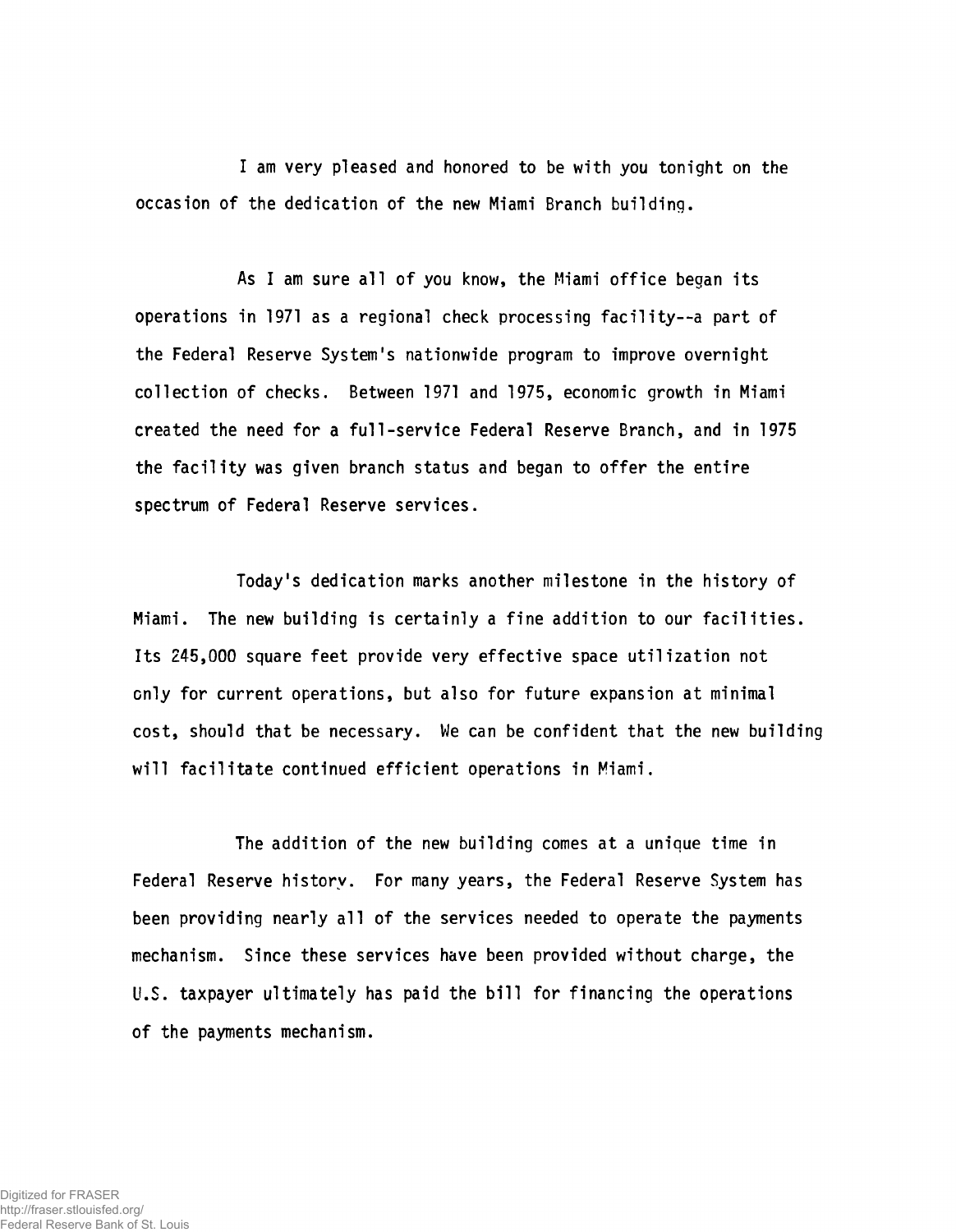**The Monetary Control Act of 1980 requires us to make two critical changes in our role as a provider of payments services. First, our doors must be open, not just to member banks, but to all financial institutions that offer transactions accounts. Second, the law requires that prices be charged for services rendered, and that those prices should cover the full costs of producing those services.**

**Pricing of Federal Reserve services will shift the costs of providing payments services from taxpayers to users of payments services. That will encourage a more efficient operation of the payments mechanism, for two reasons. First, on the demand side, goods and services that are free--or more generally, priced below cost— 'tend to be utilized in ways that are wasteful. We all now recognize that cheap gasoline promotes too much driving; it is equally true that cheap payments services encourage wasteful use of valuable resources. Pricing will eliminate such waste. Second, on the supply side, by requiring the Federal Reserve to price its services, the new law opens up opportunities for the private sector to compete with the Fed. Competition will help to ensure that payments services are produced at the lowest possible cost consistent with an adequate nationwide level of services.**

**Just last week, the Board of Governors published for comment its proposed schedule of prices, and its proposals for handling Federal Reserve float. Pricing will be phased in over the course of 1981, so that by October of next year, pricing of Federal Reserve services will be virtually fully implemented.**

**- 2 -**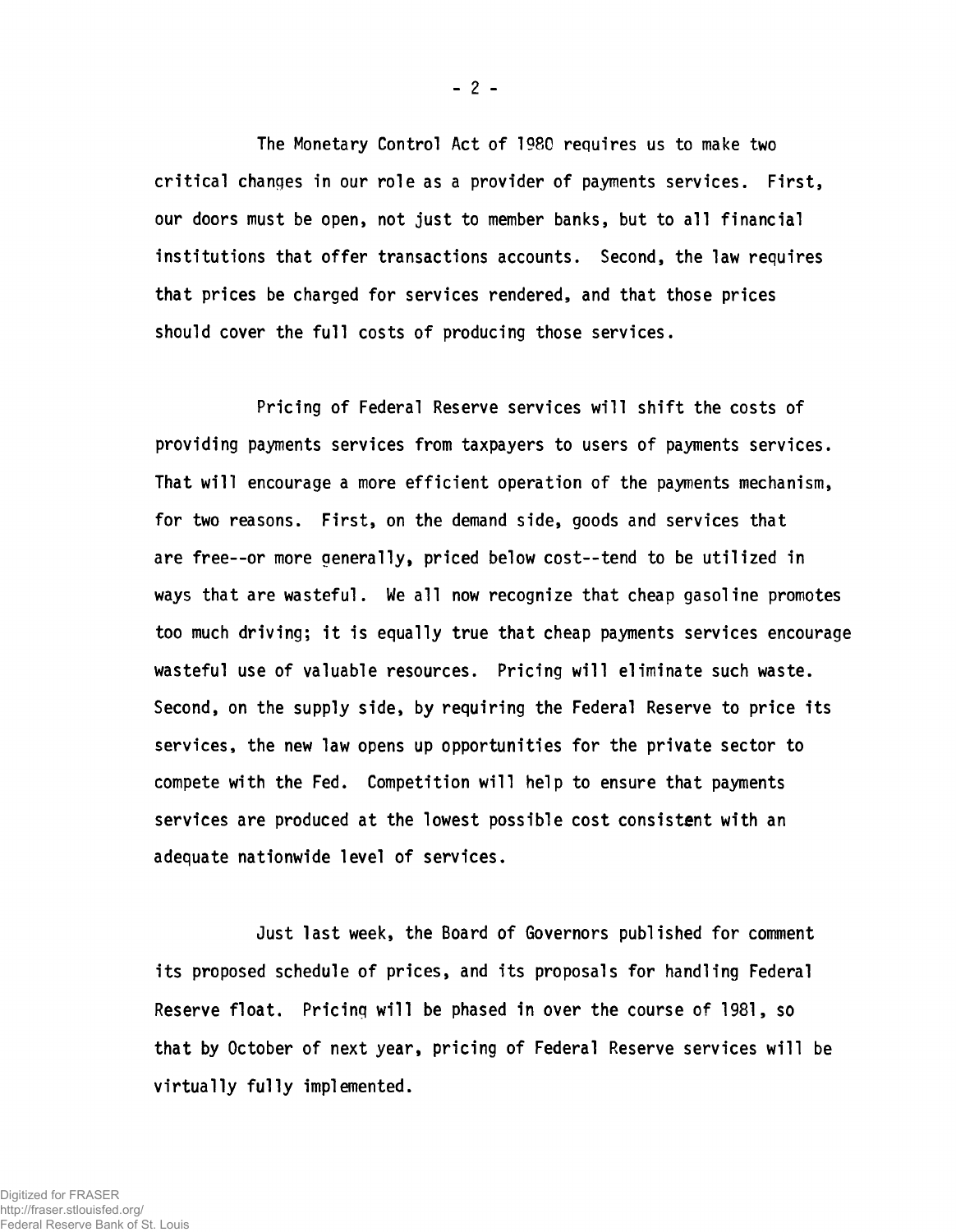**There has been, and there remains, considerable uncertainty and speculation with regard to the impact of pricing on the banking industry and on the Federal Reserve System. Some banks worry that we may try to price in ways that help us "protect our turf." We cannot let that happen. Our principal concern must be with the efficient operation of the payments mechanism. If private financial institutions can produce and sell payments services more cheaply than the Federal Reserve, the nation will be well served if they do so.**

**There is, however, as you know, some concern within the Federal Reserve System about how the System can discharge effectively its responsibilities as a central bank if it does not maintain an operational presence in the payments mechanism.**

**Historically, that is the way the Federal Reserve has carried out its mandate to provide safe and reliable payments services to every section of the country. If the services now provided by the Federal Reserve were produced in whole or in large part by private financial institutions, our nation might be confronted with quasi-monopoly pricing in some markets, inadequate services in others, or the development over time of unsafe payments practices. We must remain alert to see that such a result does not occur.**

**No one can foresee the outcome of competition in supplying payments services between the Federal Reserve and the private sector.**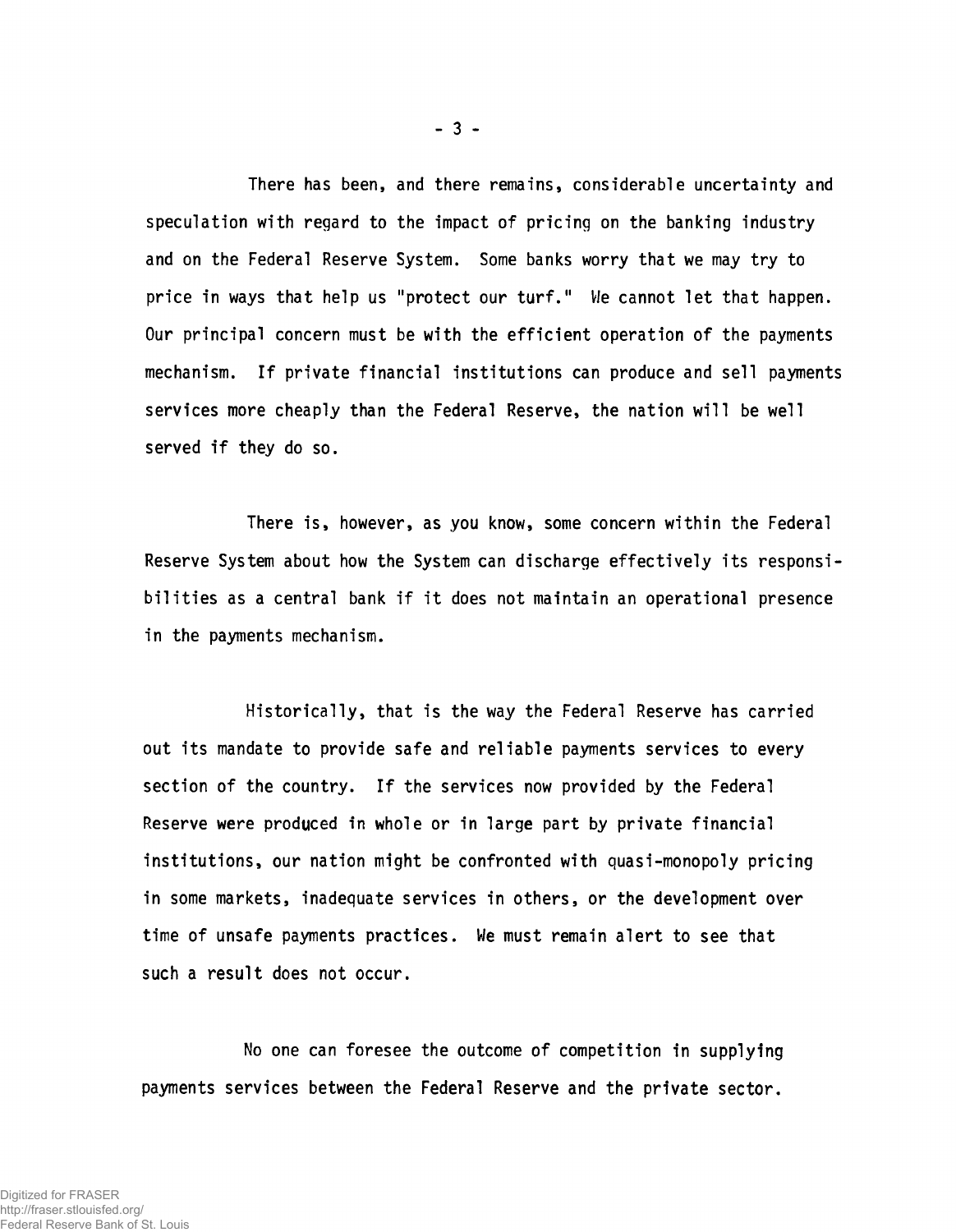**We have good reason to know, however, that the Federal Reserve will not be easy pickings. We are not a fat, bloated, bureaucracy whose operating costs greatly exceed those in the private sector. On the contrary, during the last six or seven years the Federal Reserve has had a very enviable record of productivity improvement. For example, since 1977, when our present cost and accounting system was introduced, the aggregate annual volume of commercial checks collected by the Federal Reserve System has risen by 14 percent. The total number of personnel working in the check collection function, however, has dec!ined by 4 percent over this same period. Of course, declining numbers of persons producing an expanding volume of services need not reflect increased efficiency; it might simply reflect the adoption of more capital-intensive methods of production. In fact, however, the Fed has become much more efficient. In the second quarter of 1980, the current cost of collecting commercial checks was only 3 percent higher than it was in 1977, despite much larger increases since then in prices we pay for labor, capital, and other inputs. And in some areas of our operations, the improvements in efficiency have been substantially larger than in check collection. For instance, in currency handling, unit costs have declined by over 20 percent since 1977.**

**Productivity in the Atlanta Federal Reserve District, I am happy to add, has improved at about the same rate since 1977 as the average for all of the regional Reserve Banks. Moreover, the Miami Branch of the Atlanta District is one of the most efficient of any of the 25 branch offices in the Federal Reserve System— based on aggregate measures of**

- 4 -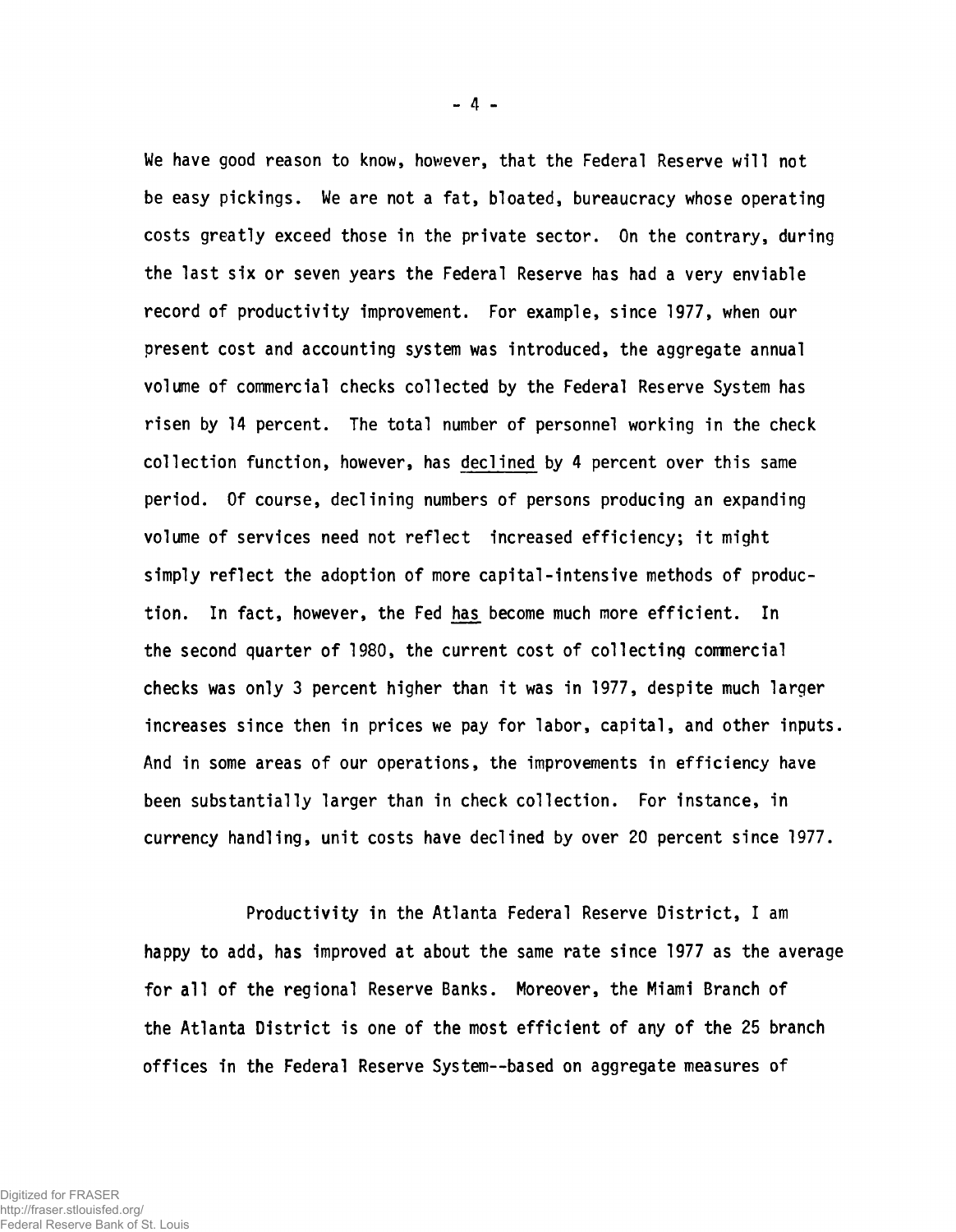**quality, cost, and productivity in the operating areas where we have reasonably good statistics.**

**With the new building that was dedicated today, the Miami Branch will be able to maintain, and perhaps even improve, its outstanding record. It will help the Federal Reserve System enormously in meeting the new responsibilities that we are facing with regard to the payments mechanism.**

**Let me turn now to the other major challenge that the Federal Reserve is trying to deal with— namely, the problem of inflation. Bringing inflation down must remain our principal concern, even though the economy is still in a recession.**

**During the past several years, a number of steps have been taken by the Federal government and the Federal Reserve to intensify the attack on inflation. Federal budgetary policy has become progressively more stringent. Energy policies have been put in place that are reducing our dependence on foreign sources of oil and thus our exposure to inflationary increases in OPEC oil prices. Voluntary guidelines have been adopted to restrain wage and price increases in the private sector. The methods of implementing Federal Reserve policy have been changed with an eye to improving the control over growth of money and credit. And in March of this year, the Administration authorized the Federal Reserve to use the powers contained in the Credit Control Act of 1969 to limit the expansion**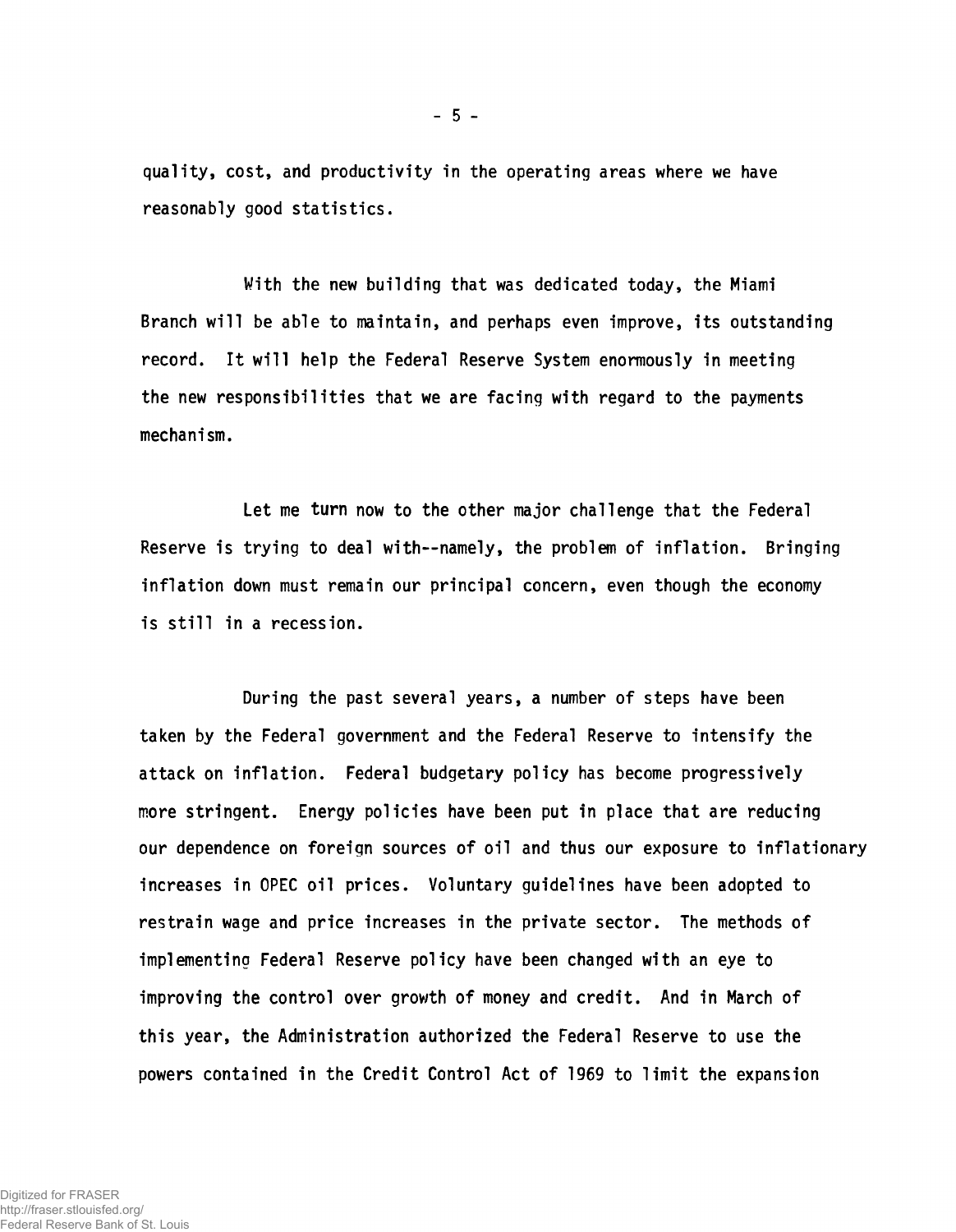**of credit in the interest of controlling inflation. I see some hopeful signs that these steps are finally beginning to bear fruit.**

**First, the speculative fever that prevailed in commodity markets late last year and in early 1980 has been largely dissipated. It is true that prices of sensitive industrial materials have begun to rise again in recent weeks, as signs of an end to the recession have emerged, but those prices remain well below earlier peaks.**

**Second, the rise in energy prices has, for the time being, halted. This development reflects more a momentary glut in the domestic and world oil markets. Trends in energy consumption, both in our country and abroad, have been profoundly changed by the increase in real energy prices over the past seven years. In recent weeks, consumption of petroleum products in the U.S. (as nearly as it can be measured) is 6 to 7 percent below a year earlier, and 10 percent below 2 years earlier. Primary domestic stocks of petroleum products, meanwhile, are 12 to 13 percent higher than they were during the summers of 1978 and 1979.**

**Third, the rate of increase in industrial and service prices excluding energy has slowed markedly, as businesses have begun to price more competitively because of weak demands for their products. For** example, in the past 4 months, the rise in consumer prices excluding **food, energy, and home purchase and financing costs has been at an annual rate of around 8 percent, compared with a 12 percent figure during the preceeding 4 months.**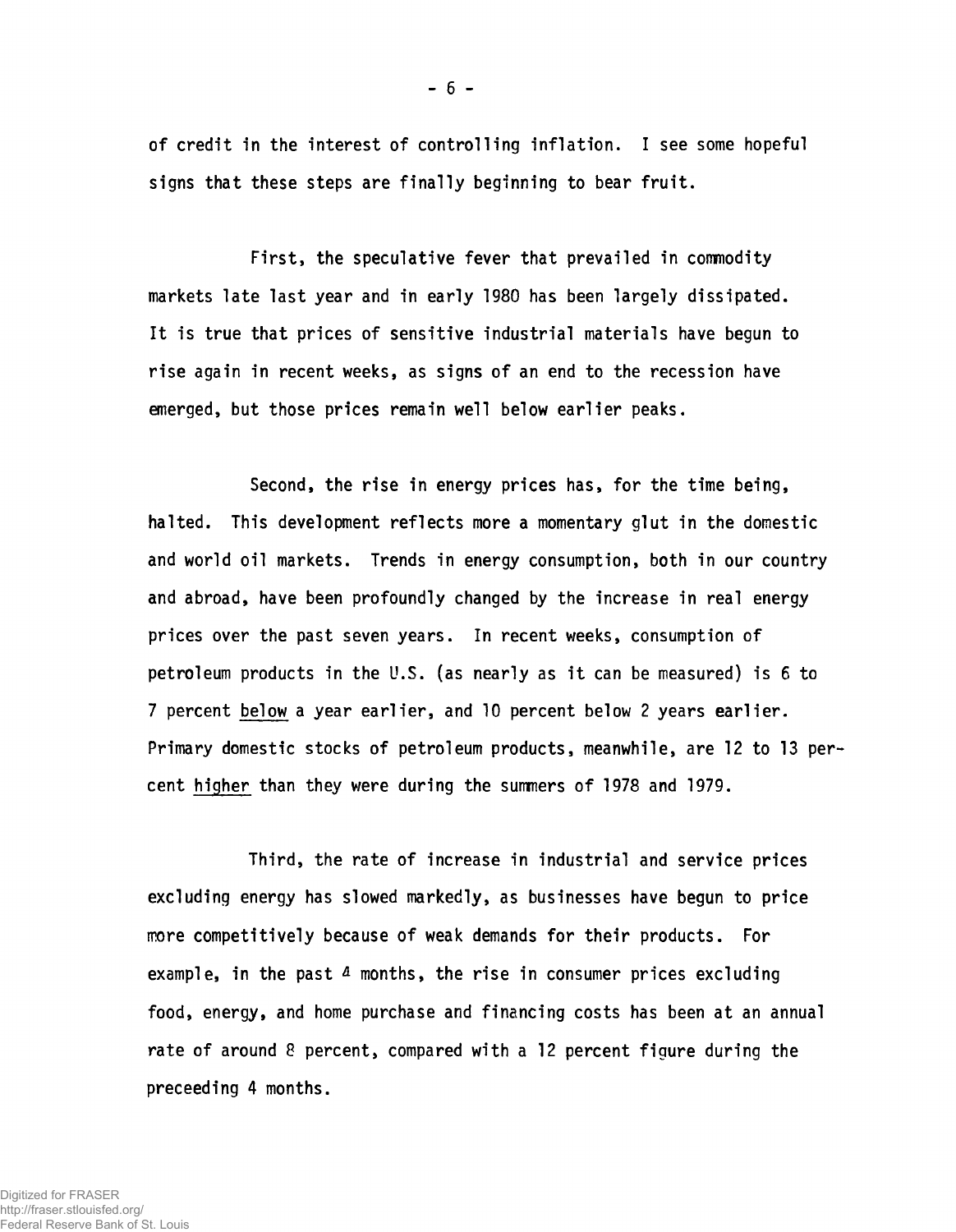**One area in which no progress at all has been made is in reducing the rise in unit costs of production. In fact, average wage rates during the first two quarters of 1980 increased 2 percentage points faster than they did in the same period of 1979, and productivity growth as yet has shown no sign of improvement. This worsening in the upward trend of production costs was widely expected at the beginning of the year, and should not, therefore, be regarded as a major setback in the fight against inflation. But the very high rate of increase in unit costs of production is the single most worrisome element in the outlook for inflation over the next few years.**

**In my judgment, however, the most persuasive evidence that our country is making progress against inflation lies not in the statistics on prices and costs, but in the course of macroeconomic policy this year. For the first time in postwar history, a recession has occurred without provoking a massive shift of aggregate demand policy toward stimulus. Monetary policy has continued to foster moderate growth in supplies of money and credit. Discretionary budgetary policy has not shifted toward stimulus in an effort to bring a quicker end to the recession.**

**Such budgetary policy pursued during a steep recession is truly remarkable. It reflects a growing recognition by Americans in every walk of life that inflation is the most serious economic problem we face, that there are no easy solutions to the problem, and that ending inflation will entail**

**- 7 -**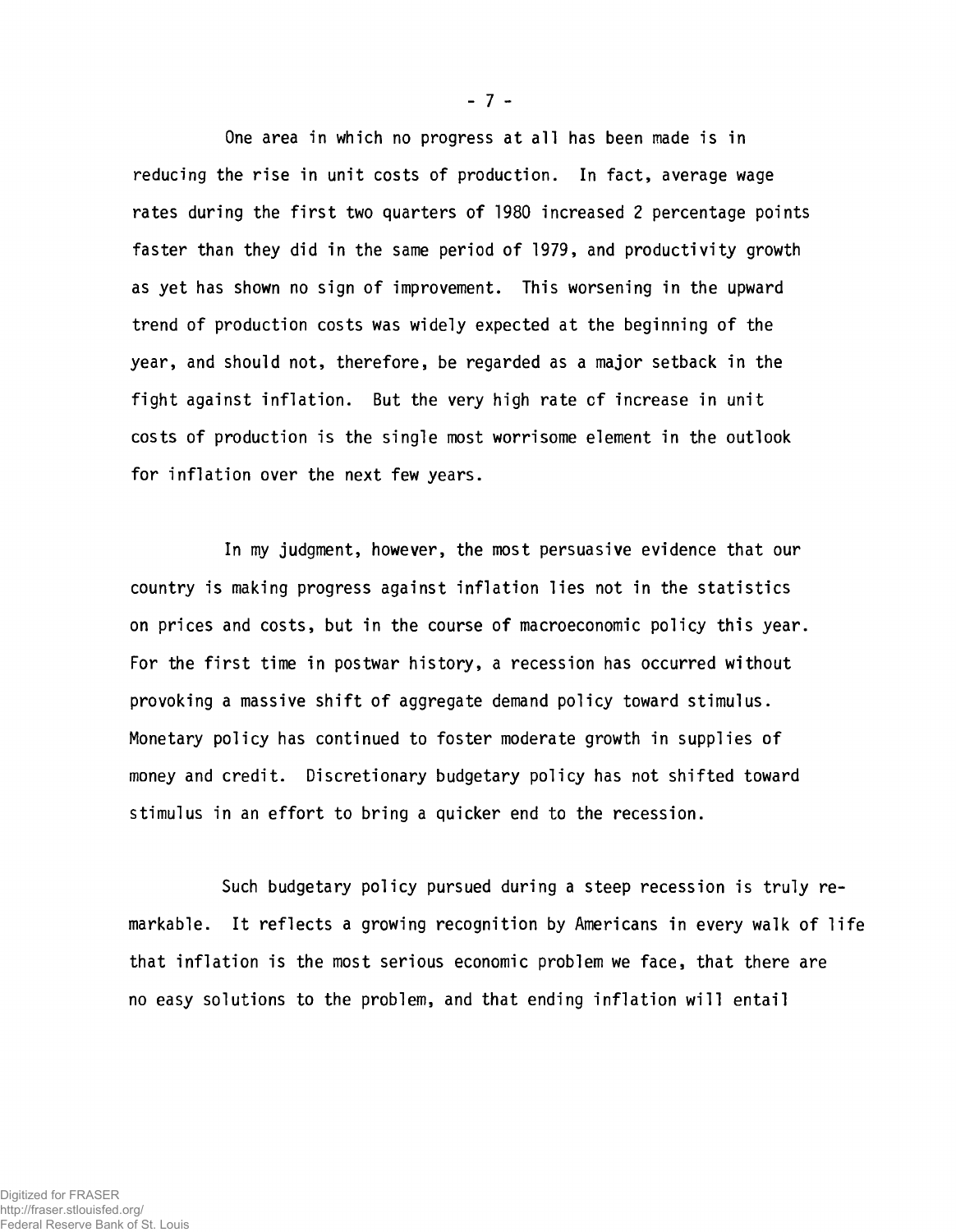**a significant tightening of the belt. Fighting inflation, even in a recession, is therefore good politics. It is also good economics. Economic policymakers now recognize that efforts to use fiscal policies to cushion recessionary tendencies have, in the past, been largely ineffective, as the Joint Economic Committee indicated in its recent mid-year Report. The stimulus usually has come too late to shorten or soften the recession and sometimes has occurred when it was not wanted.**

**The economic reasoning underlying the current course of monetary and fiscal policy is that automatic stabilizers in the budget and in financial markets will be sufficient to bring an end to the recession. That logic appears to be working. In sectors in which spending is particularly sensitive to developments in credit markets— such as housing and autos— activity has begun to pick up again. Signs that an end to the recession is near at hand are multiplying. In July, retail sales rose significantly; employment increased; initial claims for unemployment insurance declined; new orders for durable goods rose sharply; industrial production fell less than in the prior 3 months, and the index of leading economic indicators increased for the second consecutive month. A recovery in general business activity may well emerge during the next month or two. If so, the recession of 1980 will turn out to be one of the shortest in postwar history, despite the absence of governmental actions to cushion the decline.**

The course of policy our we has adopted this year is, indeed, heartening, but we are still a long ways from our objective of stable prices.

 $-8-$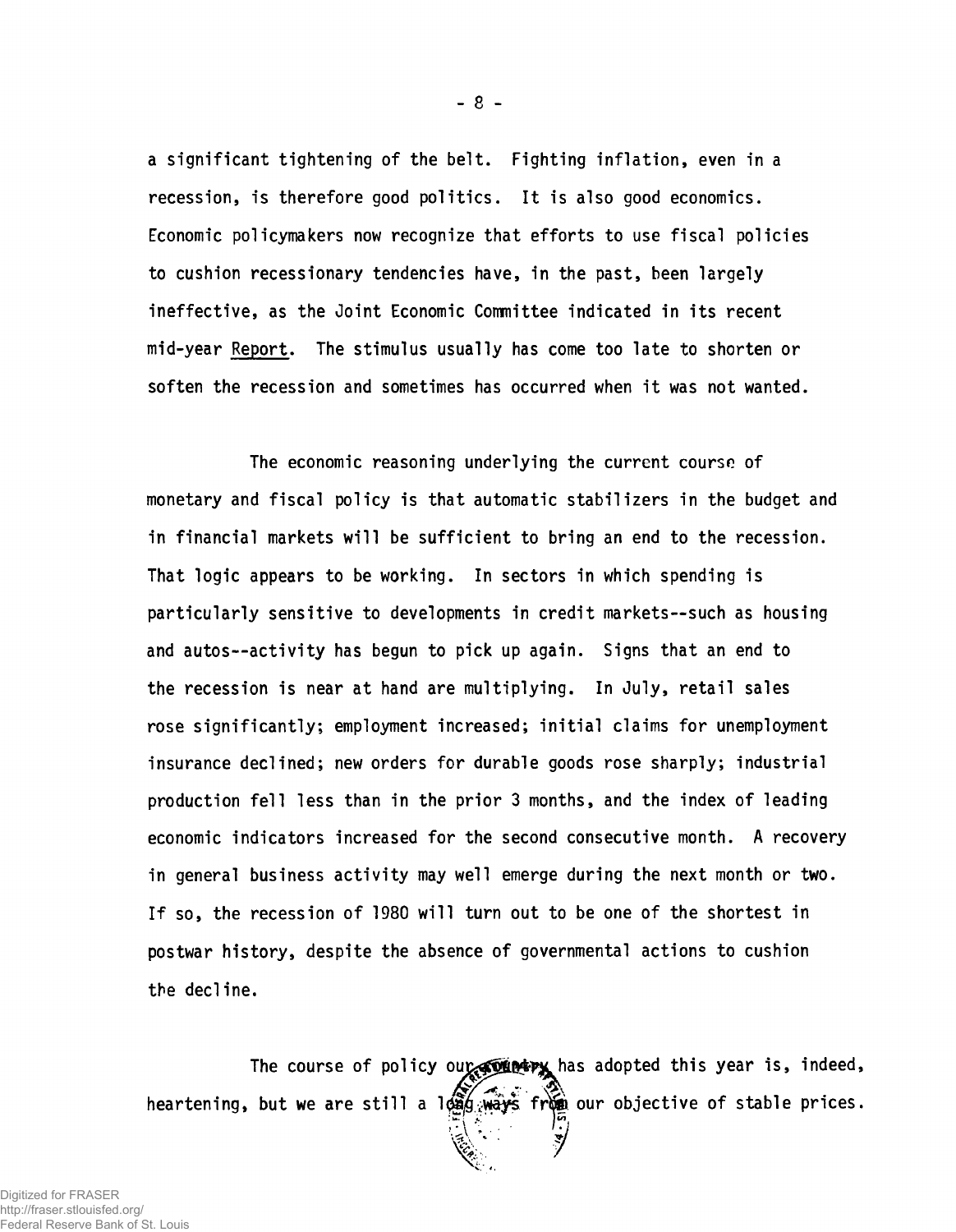**If we do not persist in keeping the fight against inflation at the top of our priority list, the gains we have achieved to date--at heavy cost in terms of lost jobs and output--could easily be frittered away. For example, in recent weeks interest rates have moved up in response to increasing demands for money and credit. Cries of alarm have already begun to be heard. I share the view that interest rates should not rise enough to choke off recovery. But some rise in interest rates as the recovery proceeds is an inevitable part of a monetary policy strategy that puts primary emphasis on bringing inflation down over the long run.**

**I believe we need a tax cut next year to offset the effect on tax burdens of the windfull profits tax, the scheduled increase in payroll taxes and the rise in marginal tax rates because of inflation. It should be of moderate dimensions, and targeted carefully to achieve anti-inflation benefits. If it has those characteristics it will make a positive contribution both to encouraging recovery and reducing inflation.**

**We should be wary of claims that wholesale tax reductions will produce miracles on the supply side, and are therefore non-inflationary. Careful, well-documented, work on the effects of supply-side cuts on output and productivity is largely confined to studies of the effects of business tax cuts on capital formation and productivity. Beyond that, supply-side economics is based about as much on conjecture as on empirical analysis. At this critical stage of the fight against inflation, we can ill afford to make large reductions in tax rates on the basis of untested hypotheses.**

**- 9 -**